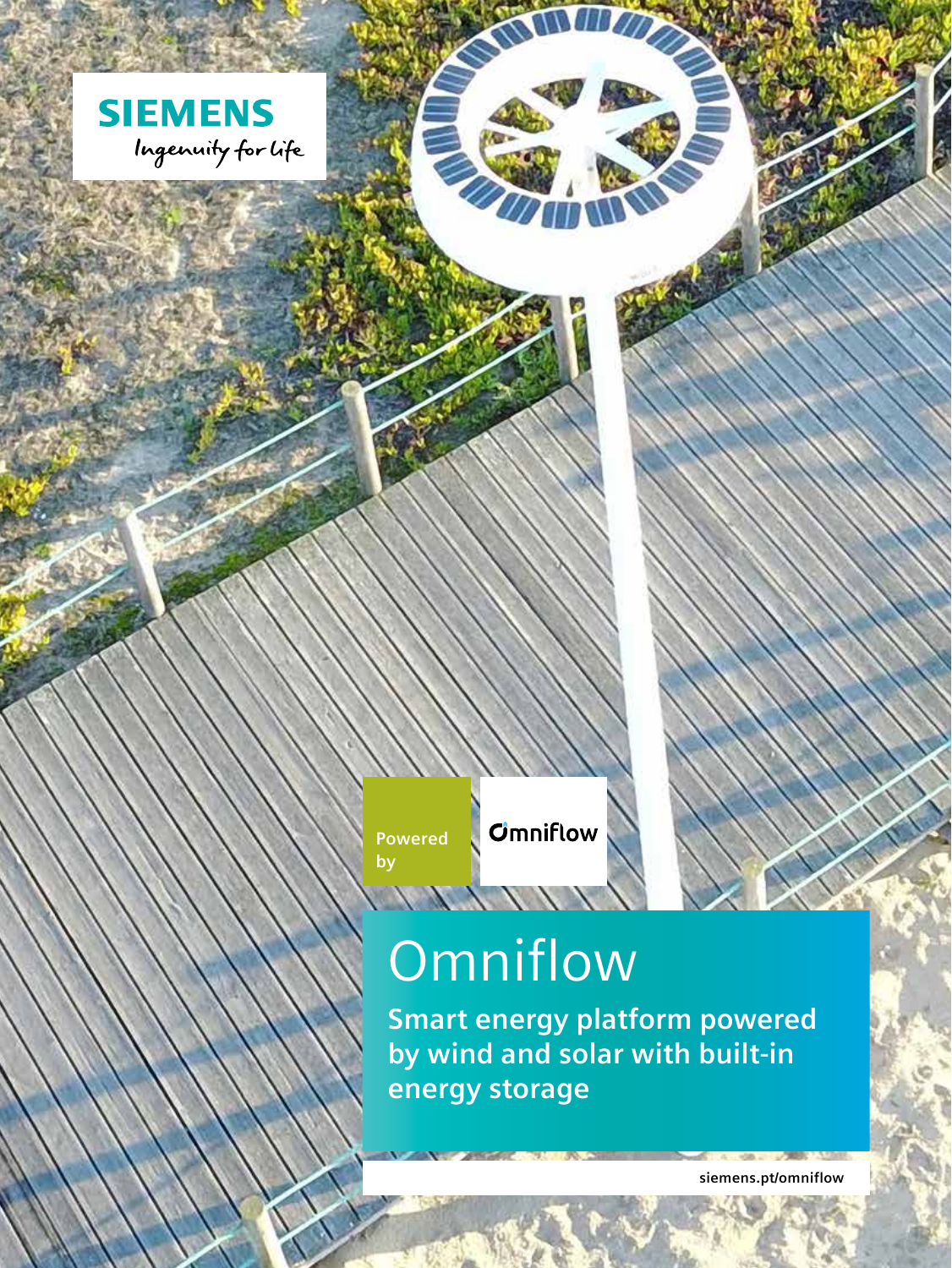## **Omniflow**

### Smart energy platform

When energy availability is a challenge and energy costs are a crucial factor; when all you need is a single element which ensures full integration of all functionalities and components whilst enabling connecting your devices to a central platform – Omniflow addresses specific problems and needs in Smart Cities and IoT.

### What is Omniflow

Omniflow is a Smart Energy Platform powered by wind and solar with built-in energy storage.

It turns renewable energy into IoT, smart lighting, surveillance or telecom services.

Its unique design blends advanced aerodynamics with a simple geometry allowing continuous operation even in urban scenarios. PV cells cover the top surface of the design-patented shroud, while its distinctive geometry based on an inverted wing shaped airfoil directs the free wind stream from any direction to a diffuser hence promoting a speed up effect into a central wind turbine. Sourced energy is stored in a shroud-enclosed battery bank that serves as a platform for a number of additional services. All functionalities are remotely accessible via Omniflow's web based Monitor and Control platform.



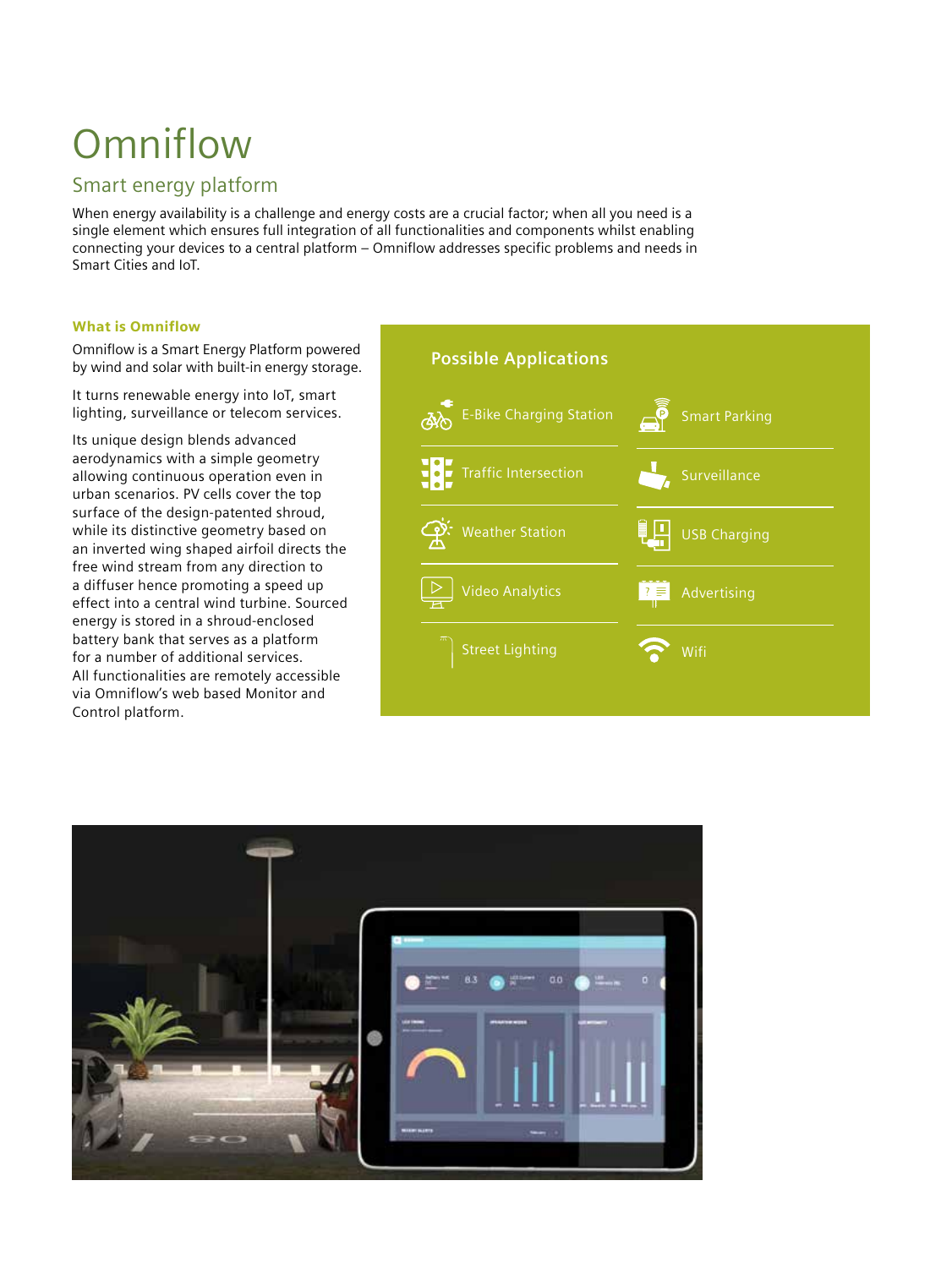### Main features



### IP Security Camera

Integrated Design Autonomous Security Enables Smart Analytics for: Smart Parking, People Counter, etc.



Infrared sensor enables dimming feature

### Omnibrain

Connectivity to internet monitoring and control

### LED Lighting

State of the Art LED 170 lm/w

### Built in Battery Pack

6x 12V 14 Ah Lead Crystal, Up to 1,400 Wh Storage, Up to 6,000 Cycles & 12 year Life Span

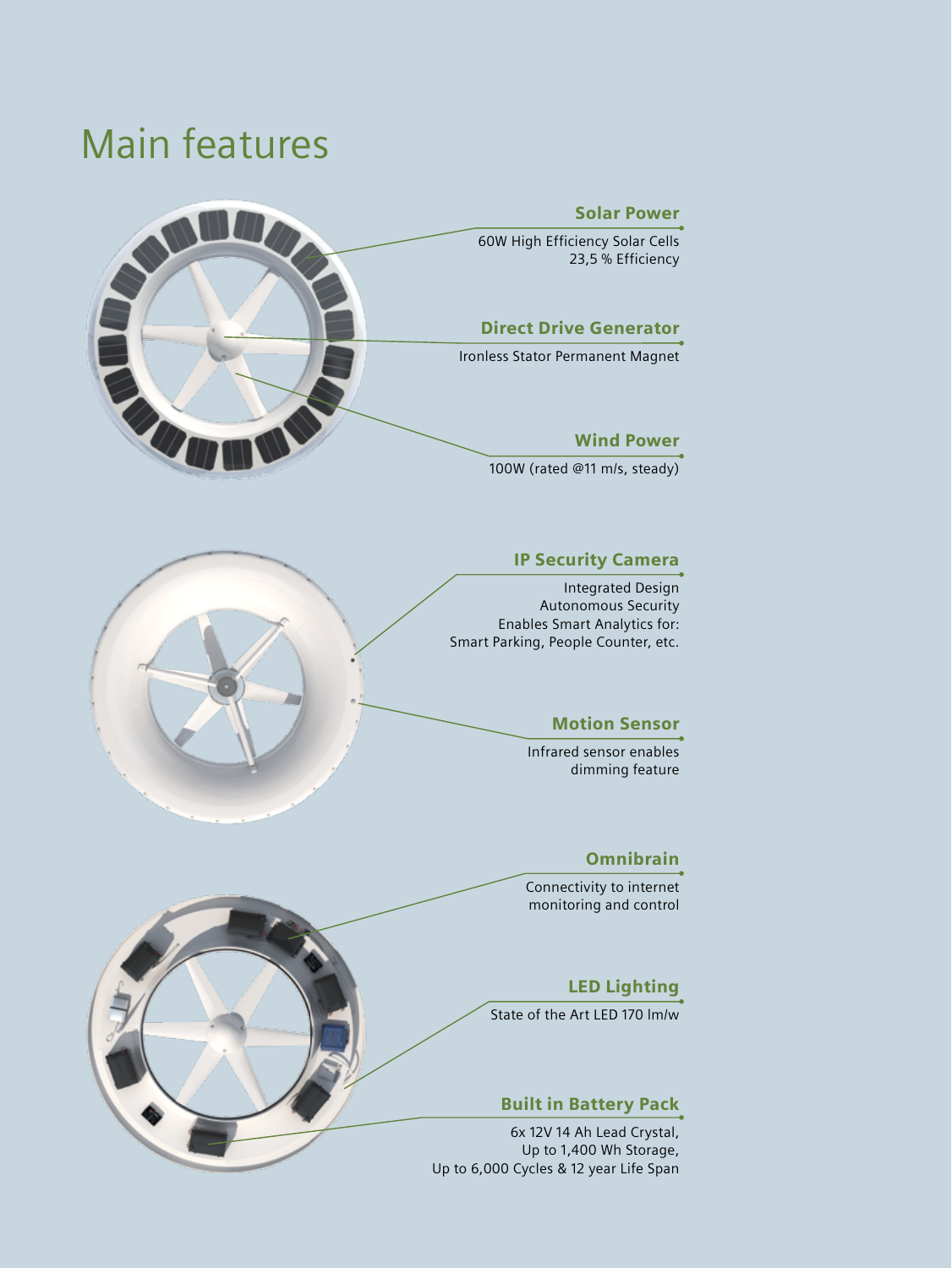### Global experience





### USA, NY - New York Power Authority, City of Yonkers

**Functionality:** • Autonomous street lighting 30W • Wi-Fi • Video surveillance

#### **Units:** 170

104 MWh energy saved

78 tons less of CO $_2^{\star}$ 

consumption of 1.511 people working on a laptop



### Turkey, Istanbul - ISBAK

**Functionality:** • Video surveillance • Road traffic control

#### **Units:** 10

### 1.752MWh energy saved

1 tons less of CO<sub>2</sub>

consumption of 25 people working on a laptop



### Portugal, Cascais – Parking lot

**Functionality:** • Autonomous high power lighting system 30W

### **Units:** 19

- 8.322 MWh energy saved
- 6 tons less of CO<sub>2</sub>\*
- consumption of 121 people working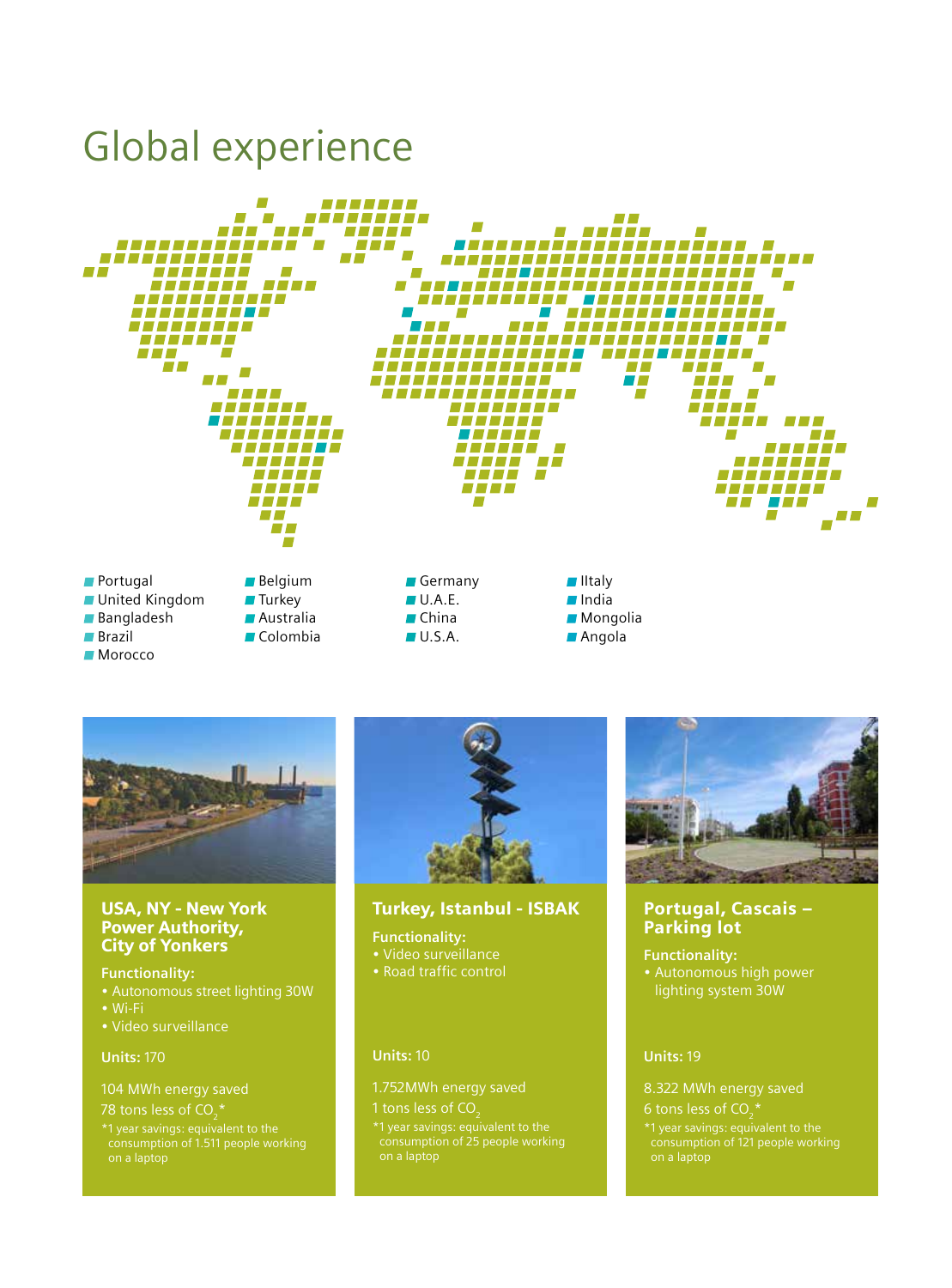